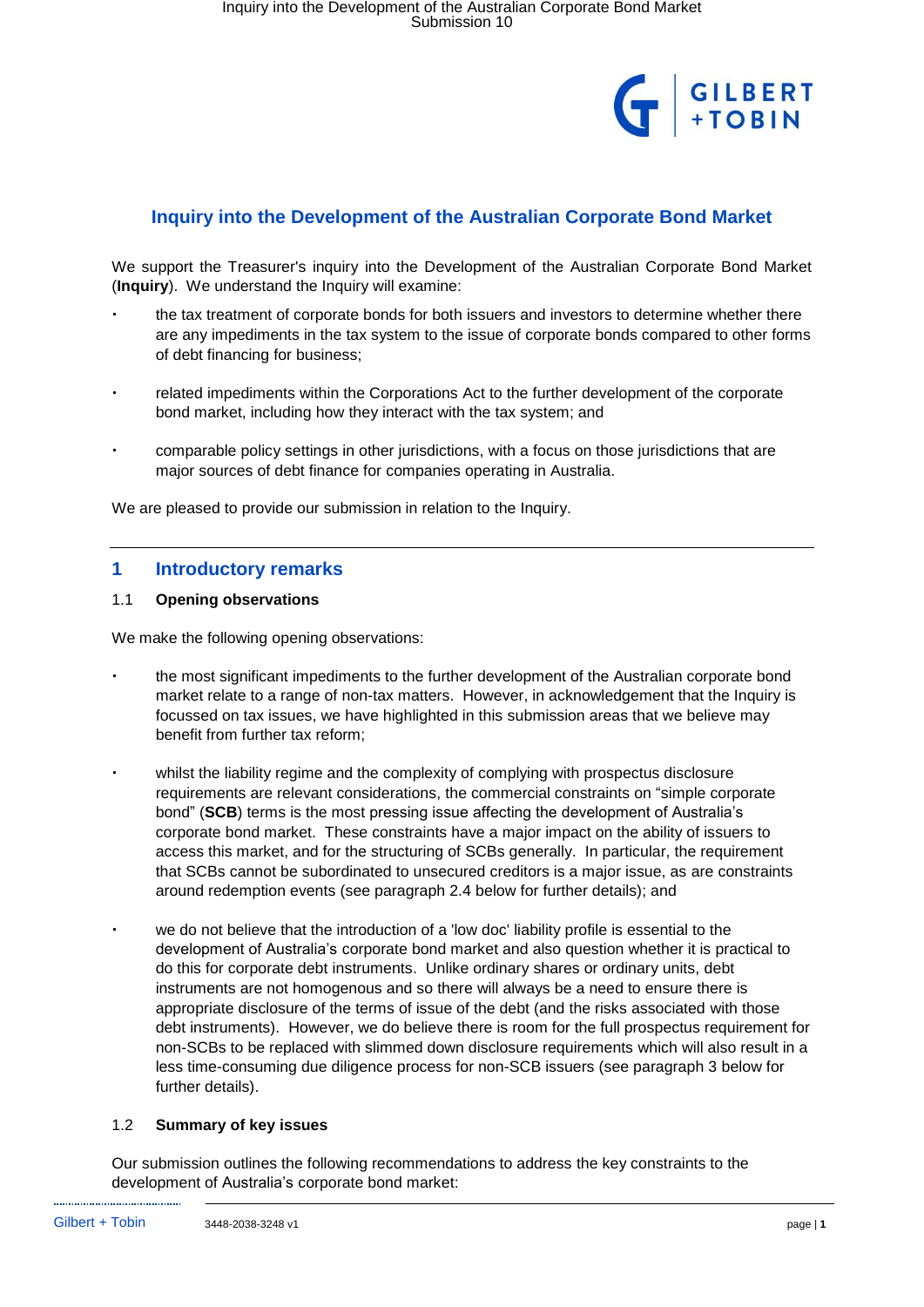

- SCB regime we recommend:
- removing the current requirements for SCBs to have a fixed term with limited redemption rights and to rank at least equally with unsecured creditors, in favour of relying on disclosure standards to ensure the terms of issue, and the associated risks for retail investors, are fully disclosed;
- rather than mandating the inclusion of specific ratios in an SCB prospectus, the issuer should be required to explain how it intends to meet its obligations to pay principal and interest on the bonds (leaving it up to the issuer to determine how best to do that);
- removing the time limit on the base prospectus (leaving it to the issuer to determine whether it should still rely on the previous base prospectus or update it);
- − considering whether directors should be relieved for liability for omissions or misstatements they are not directly involved in under the criminal liability provisions for prospectus contents; and
- introducing relief from deemed civil liability for prospectus contents for underwriters not actually involved in a contravention;
- Non-SCB regime we recommend replacing the full prospectus requirement for non-SCBs with slimmed down disclosure requirements, which will also result in a less time-consuming due diligence process for non-SCB issuers;
- Chapter 2L we recommend amending Chapter 2L of the Corporations Act so that it strikes a more commercial balance between the risk/reward analysis for trustees and the needs of retail investors, including the removal of any monitoring obligations. These reforms would also align Chapter 2L closer to the position in other jurisdictions;
- Tax treatment although we do not believe that tax issues are determinative of the size and shape of the corporate bond market, we have noted in this submission areas where tax reforms may be considered. While the tax treatment of bonds and other forms of debt is similar, there are differences in the tax treatment of Australian resident and foreign resident investors. As to whether these warrant reforms such as an increase in the interest withholding tax rate would require detailed modelling by the Government. As between debt and equity, a question arises as to whether there is an investor bias towards equity due to the availability of franking credits and discounted capital gains. However, in considering a more neutral taxation of returns from debt and equity, care must be taken to have regard to the overall impact on the Australian tax revenue of such a proposal including the policy underpinning the different treatment of debt and equity returns;
- Seasoned bond framework we recommend the introduction of a seasoned bond framework which allows any listed corporate that has issued corporate bonds through the wholesale market to also make these available to retail investors through the listed market once the wholesale notes have become seasoned (12 months after the date of issue); and
- Tracing notices we recommend the introduction of tracing notices to allow issuers to obtain details of the beneficial ownership of their debt securities on issue.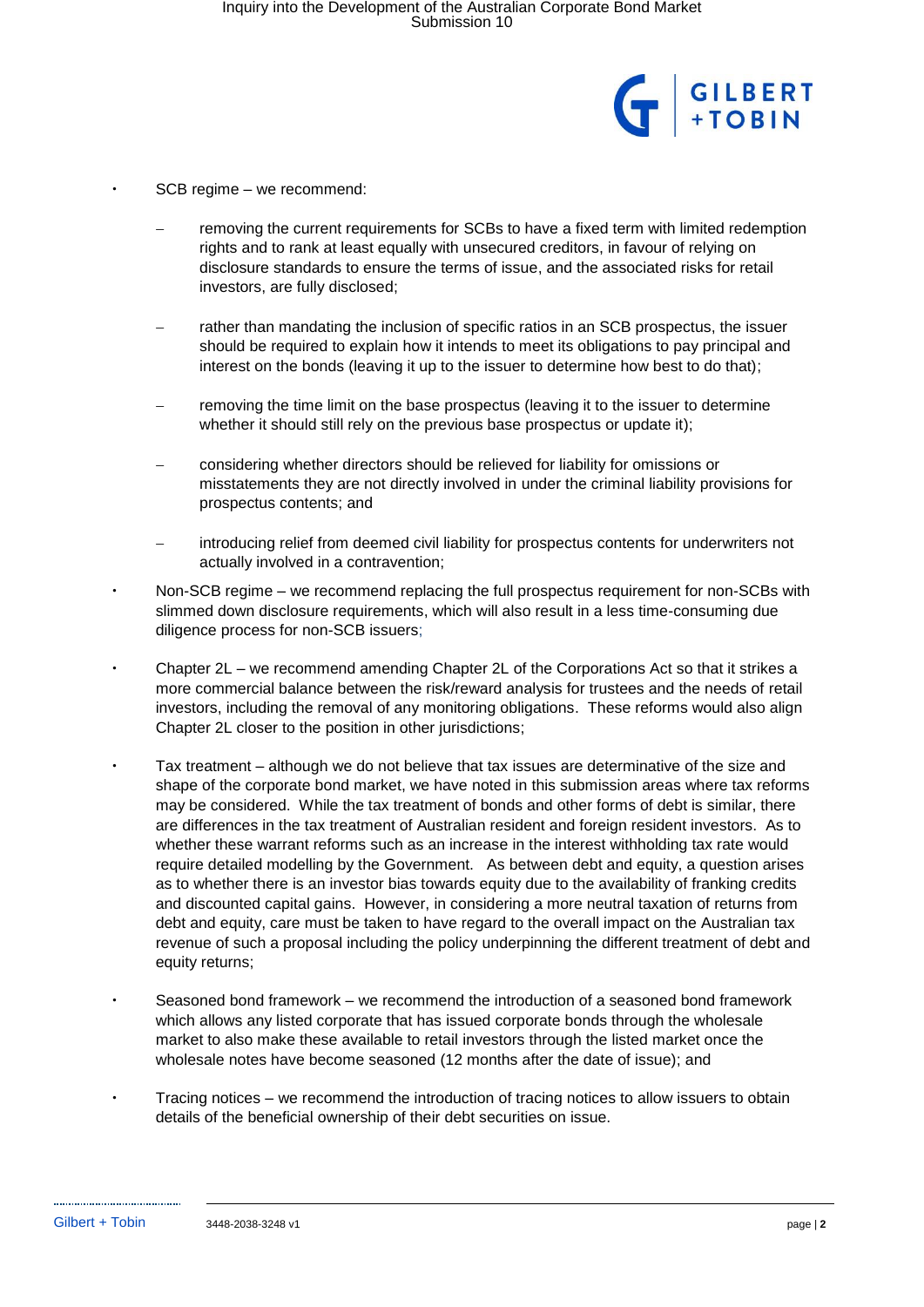

### 1.3 **Timing considerations**

A corporate bond market often becomes an attractive source of funding during or after a financial crisis, simply because banks limit their lending. When interest rates are at record lows, investors are looking for yield and retail corporate bonds usually offer more attractive interest rates (with the associated risks) than term deposit rates and government bonds. In addition, fixed-income securities carry less risk (but lower returns) than shares. It is likely that the COVID-19 pandemic will cause some retail investors (particularly retirement savers moving from the growth to income phase) to reassess their appetite for risk and drive greater demand for fixed income products.

For issuers, bonds may be attractive in volatile equity market conditions, avoiding shareholder dilution while at the same time offering potentially longer-term funding than the banks are prepared to offer. Bonds also allow issuers to access more diversified sources of financing.

Introducing further reforms that facilitate the development of Australia's corporate bond market in the aftermath of the COVID-19 economic crisis is likely to provide corporate issuers with access to a very important market at a time when there is a commensurate level of demand from investors. At the same time, we would argue that once banks return to their standard lending capacity, the retail market will again become less attractive. This underscores the need for the reforms to not only be timely, but to have enough cut-through to ensure any nascent revival of the retail corporate bond market survives in the longer term.

Our detailed submission on the above issues follows.

## **2 SCB regime**

## 2.1 **Background**

The Australian Financial Centre Forum's report on *Australia as a Financial Centre* led to a series of initiatives by the Government to encourage the growth of Australia's retail corporate bond market. One of the first initiatives was the introduction of class order relief (CO 10/321) by the Australian Securities and Investments Commission in 2010 (now repealed). This permitted companies to issue "vanilla corporate bonds" to retail investors using a vanilla bonds prospectus (essentially a two-part prospectus, with similar content requirements to a transaction-specific prospectus).

This was followed by amendments to the Corporations Act in 2014<sup>1</sup> to introduce a new simple corporate bonds regime (**SCB regime**). The SCB regime implemented a version of the earlier class order disclosure relief (via the use of a two-part prospectus) but went further to provide certain safe harbours from director liability for issuers of "simple corporate bonds" (**SCBs**), as outlined in more detail below.

## 2.2 **Two-part prospectus disclosure regime**

The SCB regime allows listed companies (or their wholly-owned subsidiaries) to issue SCBs to retail investors without compliance with the full prospectus requirements of Chapter 6D of the Corporations Act. Instead, companies with their shares listed on a "prescribed financial market" (including the ASX and Chi-X) can issue SCBs to retail investors using a two-part prospectus that is supplemented by continuous disclosure announcements rather than containing all relevant information.

Trading in the entity's listed securities must not have been suspended for more than five trading days in the 12 months preceding the offer and the issuer's most recent auditor's report must have been unqualified. Any SCBs issued by wholly-owned subsidiaries must be guaranteed by the parent.

<sup>-</sup><sup>1</sup> Corporations Amendment (*Simple Corporate Bonds and Other Measures*) Act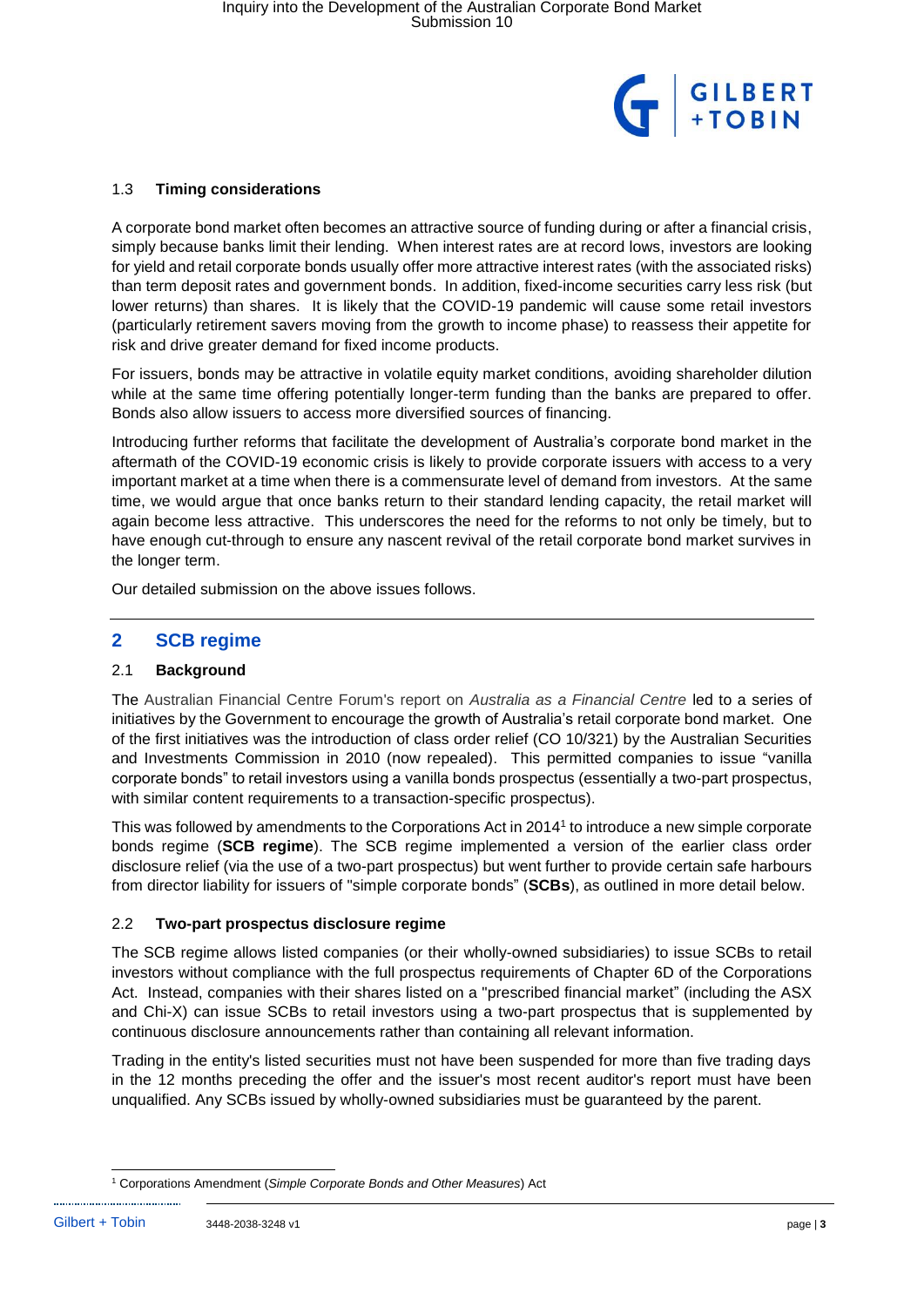

## 2.3 **SCB eligibility**

The SCBs themselves are required to satisfy certain criteria:

- they must be "debentures" as defined in the Corporations Act;
- they must be quoted;
- they must be denominated in Australian currency, with a face value not greater than \$1000;
- they must have a fixed term of no more than 10 years, and only can be redeemed before that in specified circumstances (such as at the holder's option or if there is a change of control of the issuer);
- the principal and accrued interest must be repaid at the end of the fixed term;
- the interest rate must be fixed or floating (i.e., a reference rate and a fixed margin), and cannot be reduced (although it can be increased);
- the issuer cannot defer or capitalise interest payments;
- the debt to bondholders cannot be subordinated to unsecured creditors;
- the bonds cannot be convertible; and
- the offer price must be the same for everyone who accepts the offer.

## 2.4 **Areas for further SCB reform**

The SCB regime was introduced in an effort to strike an appropriate balance between streamlining disclosure for issuers and protecting the interests of retail investors. The fact that only 4 companies<sup>2</sup> have issued under the SCB regime suggests that the right balance is yet to be struck and more is required to improve the attractiveness of the corporate bond market for both investors and issuers. In our view, the commercial limitations on the SCB structure is the key reason for the low amount of takeup by issuers. We have highlighted proposals to address this issue below, along with other areas for reform of the SCB regime.

## *Restrictions on commercial structuring of SCBs*

Issuers typically refinance maturing bonds by the issue of new bonds. Given their dependence on market conditions for a new issuance, issuers often require the flexibility to restructure the bonds in advance of a refinance by either seeking to redeem the bonds early or extending their maturity date. The restrictions on redemptions and bond tenor under the SCB regime reduces this flexibility, increasing the refinance risk for bonds to levels that may be unpalatable for risk-averse issuers.

The restrictions on subordinating SCBs to unsecured creditors are also problematic for issuers who are subject to senior loan covenants which may place restrictions on their ability to incur further debt unless it is subordinated (that is, this limits the pool of issuers, potentially significantly).

These two restrictions significantly impact the commercial viability of issuing under the SCB regime for many issuers. We therefore recommend removing these restrictions and placing more reliance on the requirement for the relevant early redemption and subordination features to be adequately disclosed (with appropriate risk disclosure).

<sup>-</sup><sup>2</sup> Australian Unity Limited (in December 2015 and October 2019), Peet Limited (two issuances in May 2016 and June 2017), Villa World Limited (in March 2017) and Axsesstoday (in July 2018).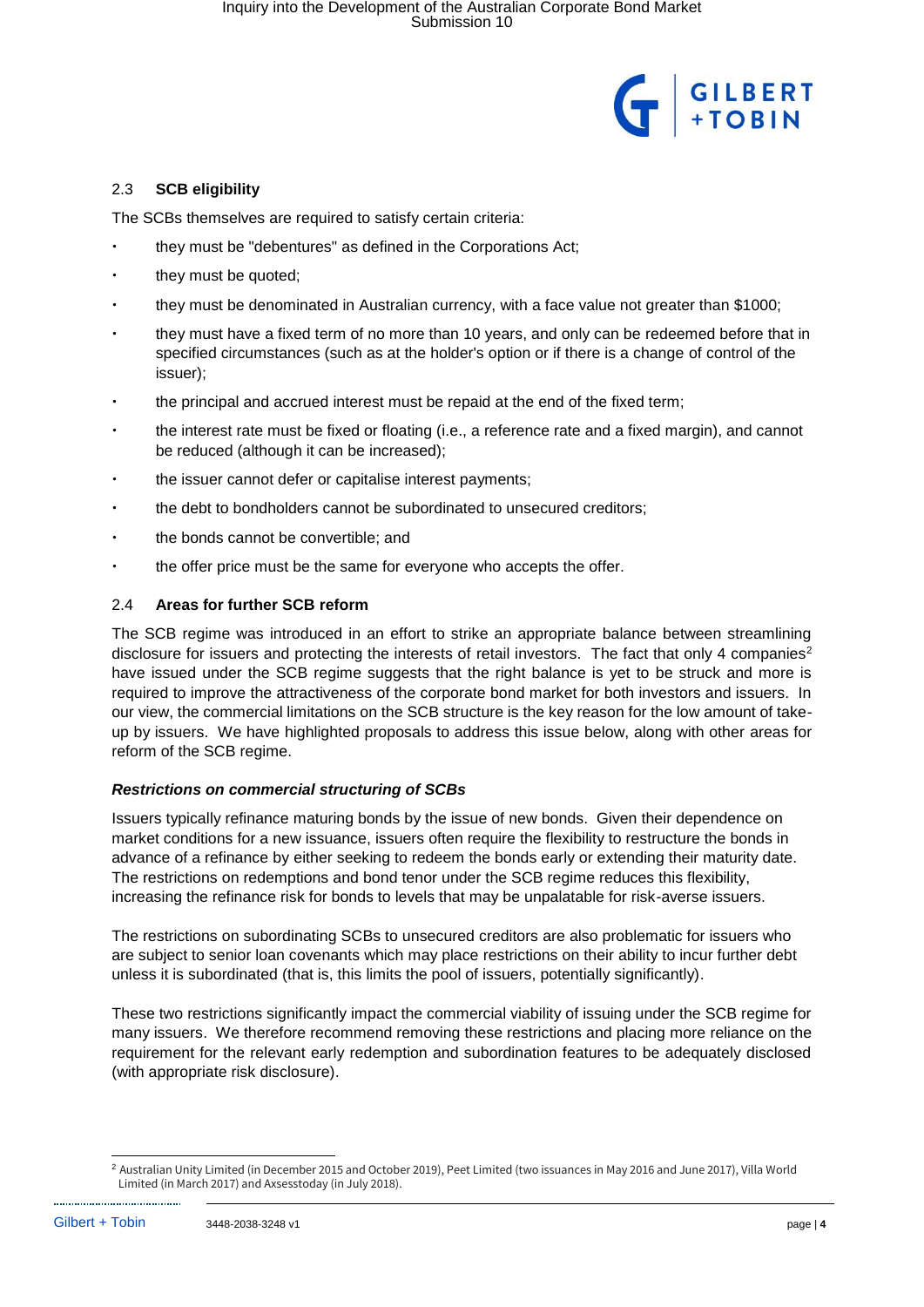

#### *Prospectus content requirements – ratios*

Regulations 6D.2.05 and 6D.2.06 of the Corporations Regulations require issuers to include key financial ratios in the offer-specific prospectus for an SCB. These include; the gearing ratio (calculated as total liabilities over total equity), the working capital ratio (calculated as current assets over current liabilities), and the interest cover ratio (calculated as earnings before net interest expense, taxes, depreciation and amortisation over net interest expense). The same ratios apply to all debt disclosure documents regardless of the industry.

There are several concerns with this 'one size fits all' approach. Each issuer has a different capital structure and its cash flow liquidity depends on various factors. Therefore, a ratio applicable to an issuer in one industry may not be as commercially relevant to another issuer operating in a different industry. Indeed, Australian Unity, the first company to issue an SCB, found that their business structure distorted the prescribed ratios and as such had to explain the distortions and provide adjustments, complicating the disclosure (and the transaction). A further issue is that while the ratios are useful to track changes in a business over time, they are not as useful when comparing one company to another since there are many factors which impact such ratios. In particular, comparing companies operating in different sectors by the same standard can be misleading, especially to retail investors.

To address these issues, we recommend that rather than mandating the inclusion of specific ratios in an SCB prospectus, the issuer should be required to explain how it intends to meet its obligations to pay principal and interest on the bonds (leaving it up to the issuer to determine how best to do that).

### *Two-part prospectus requirement – time limit on the base prospectus*

To streamline the issuing process, we recommend removing the time limit on the base prospectus (leaving it to the issuer to determine whether it should still rely on the previous base prospectus or update it).

## *Director liability*

The SCB regime removes a director's deemed liability under section 729 of the Corporations Act for a prospectus that contains misleading or deceptive statements. However, if the director was 'involved' in the misleading or deceptive statement, the exemption from deemed liability will not apply. There is concern that the 'involvement' of directors in a prospectus can still be inferred from the continued requirement under section 720 of the Corporations Act for the directors of an issuer to consent to the issue of a two-part prospectus<sup>3</sup>. This potentially undermines the intended protection from deemed liability. If this is not the intention of the exemption, then it should be broadened to make it clear that a director authorising the issue of an SCB prospectus under section 720 does not qualify as involvement for the purpose of section 729.

Even if directors are not liable under section 729, the SCB regime does not remove the need for directors to be involved in the due diligence process. This is because a failure to do so may expose directors to the criminal liability provisions under sections 1308 and 1309 of the Corporations Act for failing to take reasonable steps to ensure the contents of a prospectus is not materially false or misleading (including by omission). Therefore, if the intention is to relieve directors of the compliance burden of the due diligence process for omissions or misstatements they are not directly involved in, more needs to be done to achieve this outcome.

-

<sup>&</sup>lt;sup>3</sup> Under Section 79, 'involved' means that the person has, amongst other things, been in anyway, by act or omission, directly or indirectly, knowingly concerned in, or party to a contravention.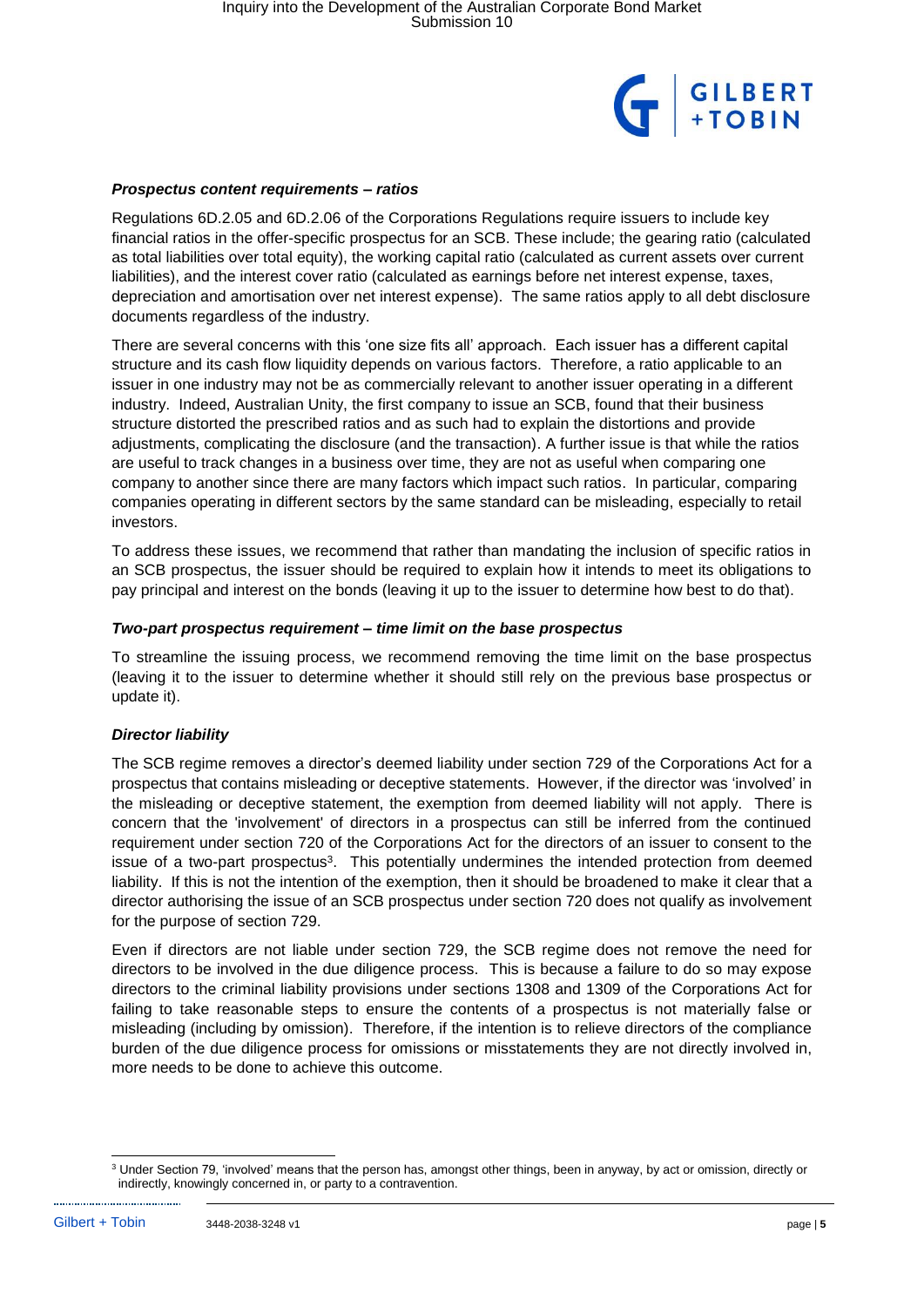

### *Underwriter liability*

The SCB regime makes no change to an underwriter's 'deemed' civil liability for an SCB prospectus. This means that directors must still actively participate in due diligence committees to reduce the liability risk faced by underwriters, and others *involved* in the process. This further negates the ability of the SCB regime to reduce the burden on directors of companies issuing SCBs. We therefore recommend that consideration be given to introducing relief from deemed civil liability for underwriters, unless the relevant underwriters are actually involved in the contravention. This would allow directors to access the practical benefits of the relief already extended to them in this area.

## **3 Non-SCB regime**

One of the legal impediments to retail bond issuances outside the SCB regime is the requirement to issue a full prospectus, coupled with the lengthy due diligence process which arises because of, among other things, the deemed directors' liability provisions for prospectus content under section 729. Directors can generally be sued for damages under section 729 for prospectuses which contravene the prohibition against misleading or deceptive statements in prospectuses even if they are not involved in the particular contravention.

As a result, the process for issuing retail corporate bonds outside the SCB regime is perceived as costly and onerous in comparison to other avenues for borrowing.

To address this issue, we recommend replacing the full prospectus requirement for non-SCBs with slimmed down disclosure requirements (along the lines of a section 713 "transaction specific" prospectus for continuously disclosing entities). While this still attracts prospectus liability, disclosure is limited to the terms of the debt and its impact on the issuer together with any information held by the company that is materially price sensitive and which is not generally available to the market (which is broadly the existing approach under the SCB regime). This will also result in a less time-consuming due diligence process for non-SCB issuers, which could encourage more take up by potential issuers into the corporate bond market (particularly those who are currently unable to access the SCB regime due to the commercial constraints on structuring SCBs referred to above).

## **4 Chapter 2L**

#### 4.1 **Background**

A trustee is normally a financial institution (such as a trust company) who is appointed by the issuer of the bonds. It is ultimately a representative of the bondholders, although its fees and expenses are paid by the issuer.

The duties owed by the trustee to the bondholders are of a fiduciary nature, subject to a common law and statutory duty of care. These duties entail exercising reasonable care and skill, avoiding conflicts of interest, acting in the beneficiaries' interests, and acting in good faith and with honesty and integrity.

In practice, the trustee's role during much of the pre-distress/default stage is almost mechanical in nature, and not dissimilar to the role of an agent bank, although its precise duties will be dictated by the terms of the bonds. Trustees are traditionally unwilling to assume broader duties, due to the additional costs and risks that this involves, which they are not paid to assume.

Consistent with this, a trustee's equitable duty to use due diligence and care in the administration of a trust has not been extended by the Australian courts to require a note trustee to investigate, monitor or police the performance of any party under the note documents. Nevertheless, it is common practice for trustees under wholesale note programs in Australia to expressly disclaim monitoring duties with respect to the issuer's financial performance and compliance with its covenants.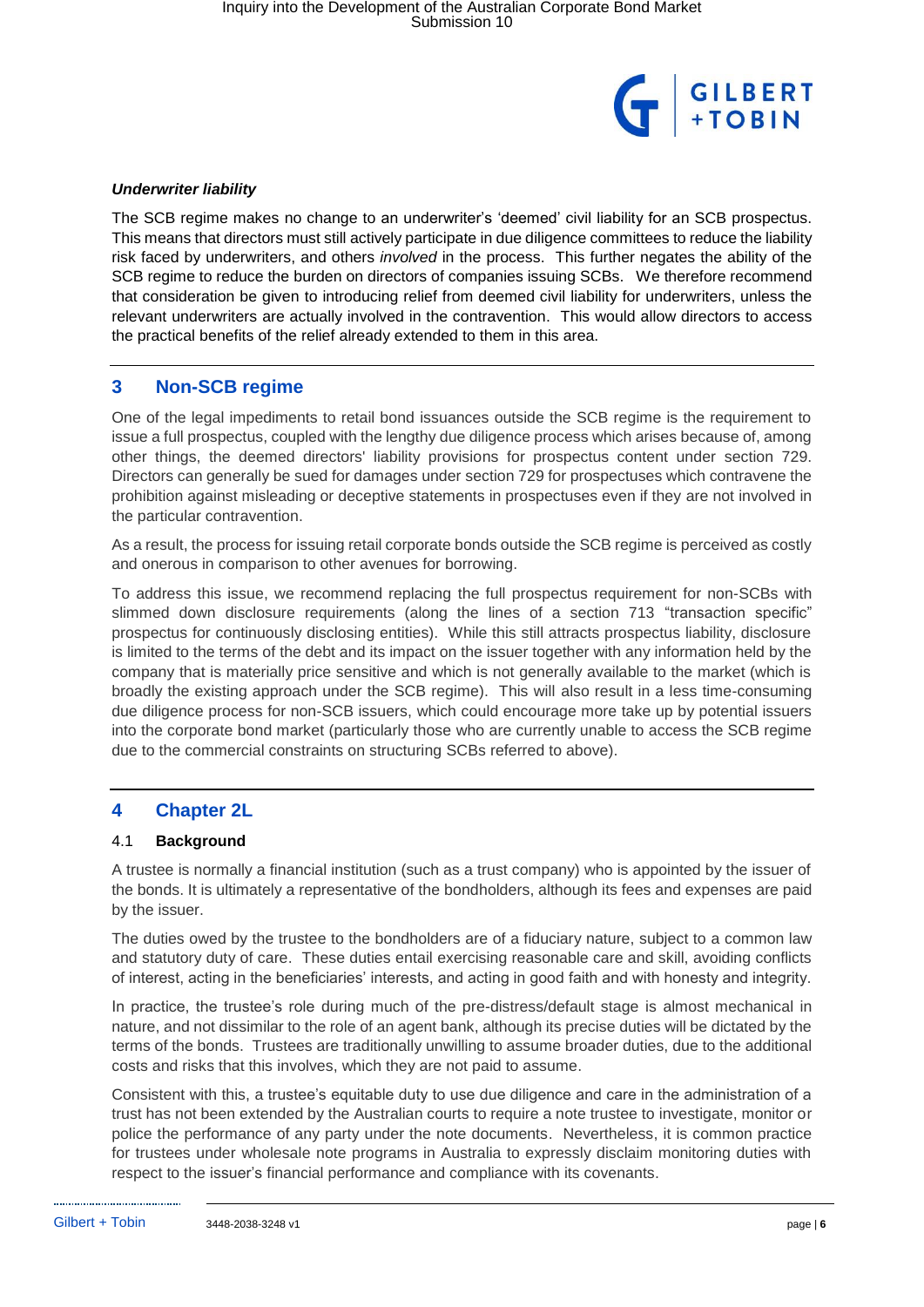

### 4.2 **Chapter 2L issues**

The position is different for trustees appointed under Chapter 2L of the Corporations Act.

In addition to general fiduciary duties imposed on trustees, Chapter 2L of the Corporations Act<sup>4</sup> requires that trustees appointed for the benefit of holders or retail corporate bonds must (among other duties):

- exercise reasonable diligence to ascertain whether the property of the issuer and of each guarantor that is or should be available will be enough to repay the amount lent when it becomes due;
- exercise reasonable diligence to ascertain whether the issuer or a guarantor has committed any breach of the terms of the debenture, the trust deed, or Chapter 2L; and
- do everything in its power to ensure that the issuer or a guarantor remedies any breach known to the trustee of any terms of the debentures, the trust deed or Chapter 2L, unless the trustee is satisfied that the breach will not materially prejudice the debenture holders' interests or any security for the debentures.

A recent case, *Oztech Pty Ltd v Public Trustee of Queensland*, <sup>5</sup> made it clear that trustees' duties under section 283DA of Chapter 2L includes the obligation to *actively monitor* developments within the trustee's portfolio throughout the duration of its appointment, with the extent of active monitoring required depending on the circumstances. Accordingly, a retail bond trustee cannot approach its appointment in an administrative fashion, as it would under a wholesale note appointment.

Section 283AC of Chapter 2L also restricts who can be appointed trustee by imposing specific criteria, such as capital requirements.

#### 4.3 **Areas for further reform**

Trustees are traditionally paid quite low fees which are commensurate with their administrative role. These fees do not support a business model that requires trustees to do anything more than administrative tasks and does not reward them for assuming reputational or commercial risks. For the trustee obligations under Chapter 2L to be properly met, this is likely to increase the cost burden for trustees significantly, putting further pressure on their business model. As a consequence, there are very few trustees that service the Chapter 2L market. Any potential momentum for the growth of a corporate bond market will be significantly hampered if this situation continues.

To address these concerns, we recommend that Chapter 2L be amended so that it strikes a more commercial balance between the risk/reward analysis for trustees and the needs of retail investors. This could be achieved by the inclusion of provisions which:

- expressly exclude a trustee's responsibility to:
	- monitor the financial performance of the issuer;
	- monitor the issuer's compliance with its covenants; and
	- interfere in the running of the company if it has no knowledge of any wrongdoing, and
- provide that a trustee is entitled to assume that the parties will comply with their obligations and may assume that no event of default or potential event of default has occurred until a trustee has "actual knowledge or written notice" to the contrary.

<sup>-</sup><sup>4</sup> Specifically section 283DA

<sup>5</sup> *Oztech Pty Ltd v Public Trustee of Queensland (No 15) [2018] FCA 819*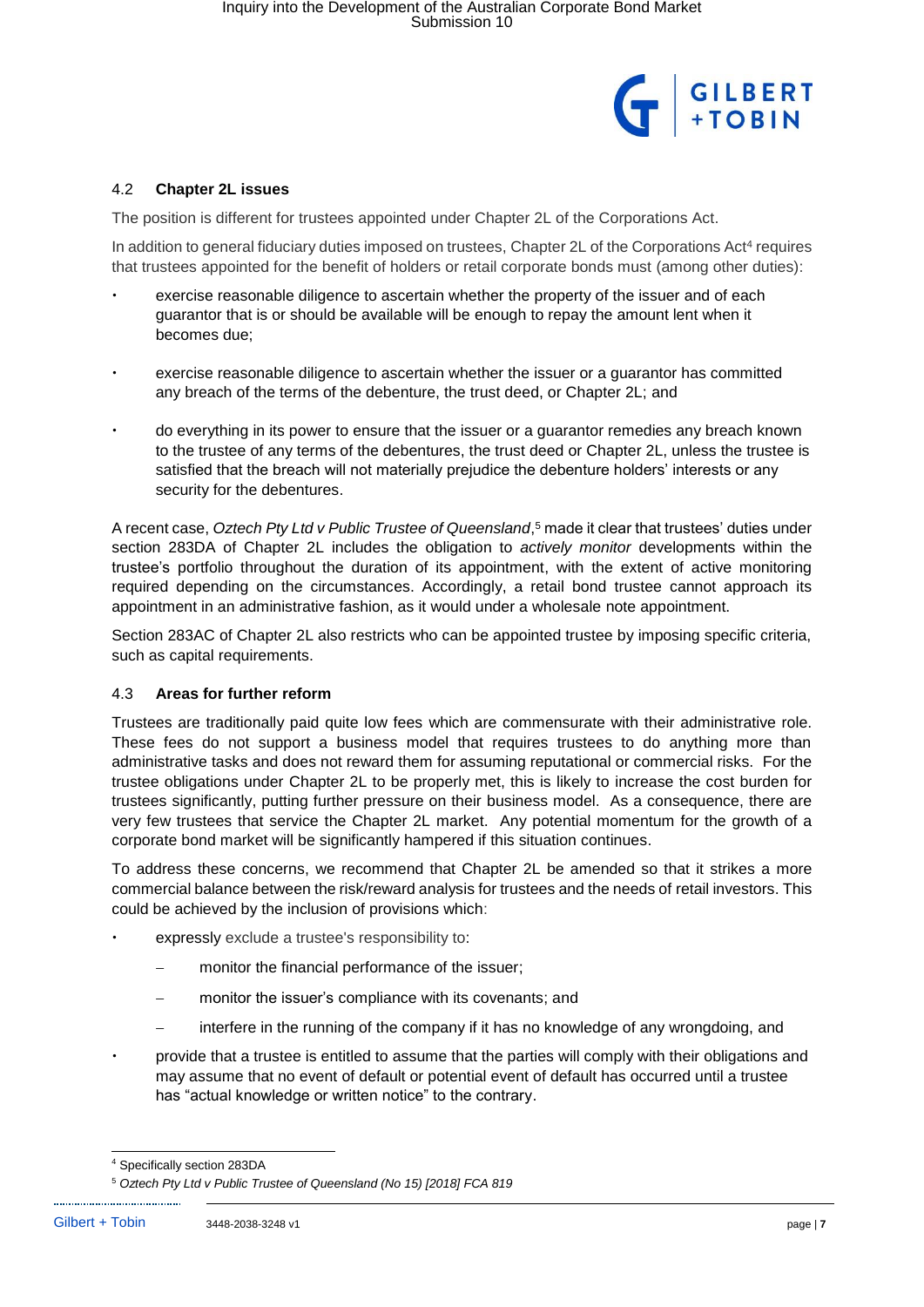

This approach is consistent with the approach taken in other jurisdictions such as the United States of America, England, Singapore and Canada. We would be happy to provide a comparative analysis of the position in each of these jurisdictions if of interest.

The availability of trustees to service the retail corporate bond market is also negatively affected by the capital requirements for trustee appointments, which makes it difficult for medium-sized trustee companies to enter this market. We therefore recommend that consideration be given to introducing a more commercial and weighted approach to appointments of trustees to enable more entities to be eligible to assume these roles.

## **5 Tax treatment of corporate bonds**

## **5.1 Introduction**

As mentioned above, the most significant impediments to the further development of the Australian corporate bond market relate to a range of non-tax matters canvassed elsewhere in this submission. However, in acknowledgement that the Inquiry is focussed on tax issues, we have below areas that we believe may benefit from further tax reform.

### **5.2 Corporate bonds and other forms of debt**

The tax treatment of corporate bonds generally does not differ from that of other debt. We do not consider that there is a tax-related preference for other forms of debt over corporate bonds. However, we note that the tax treatment of Australian resident and foreign resident investors in debt is different and have discussed this potential bias below.

#### (a) **Issuers**

From the issuer's perspective, a corporate bond would usually satisfy the requirements to be characterised as a 'debt interest' for tax purposes and interest would be deductible. Deductibility may be subject to other rules such as thin capitalisation, transfer pricing, and withholding tax where the holder or lender is a foreign resident.

Other vanilla corporate debt may also be structured as a debt interest for tax purposes in which case the tax treatment would be similar to that set out above for corporate bonds.

Note that the introduction of features such as convertibility, subordination, limited recourse, or returns which are contingent on profits may mean that the corporate bonds and other debt are characterised as equity rather than debt for tax purposes.

#### (b) **Investors**

#### *Current treatment*

Turning to the holders of bonds and corporate debt, again the tax treatment is broadly similar.

For Australian resident investors, returns on bonds and debt should be assessable income. Any difference between the amount paid for a bond and the amount received at maturity or on disposal or redemption should generally be assessable or deductible where the bond is a 'traditional security'. Where the investor is an Australian resident individual, returns and any gain on disposal should generally be subject to tax at marginal tax rates of up to 45% (excluding the Medicare levy and other imposts).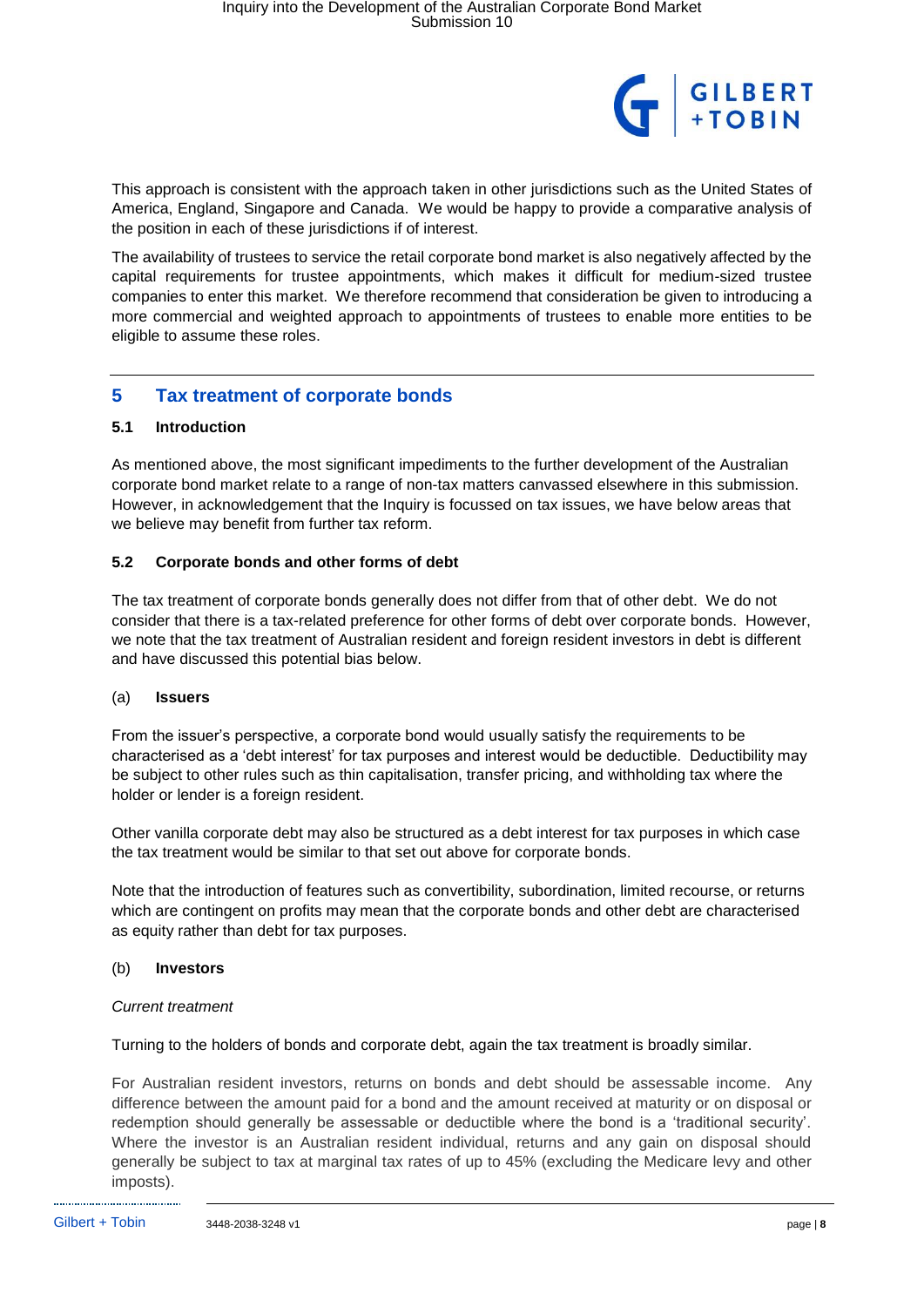

Foreign resident investors, on the other hand, are subject to interest withholding tax at a rate of 10% unless the subject to a potential exemption under section 128F of the Income Tax Assessment Act 1936 for debt that is publicly offered. Any interest should not be assessable to the investors, although they may be subject to tax in their jurisdiction of residence with potentially a tax credit for any Australian withholding tax.

### *Neutralising the apparent preference for foreign investors*

Australian investors in debt appear to be taxed at high rates (15% up to 45%) as compared with foreign investors (0% to 10%). This could imply that foreign investors are being preferred over Australian investors.

We consider this is an overly simplistic analysis for several reasons.

First, increasing our withholding tax rate on interest (when combined with the tax ultimately borne in foreign jurisdictions) may reduce the pool of investors available to invest in debt. Some foreign investors may be subject to a higher rate of tax on the interest in their home jurisdictions and may be entitled to a foreign tax credit for withholding tax deducted in Australia. But this may not always be the case. Some jurisdictions may exempt the income from tax and others may not allow foreign tax credits. Furthermore, even if a foreign tax credit is available, the timing of any claim for the credit must also be taken into account; interest withholding tax is imposed when the interest is paid but a credit would ordinarily not be claimed until a foreign investor lodges its income tax return in its country of residence.

The analysis is further complicated where a foreign investor is entitled to be indemnified under the terms of the debt for any interest withholding tax. The taxation of the indemnification amount in a foreign investor's country of residence needs to be considered and, in some cases, an indemnification amount may be subject to tax in Australia, for example, where an investor is resident in a country with which Australia does not have a treaty and the amount is considered Australian sourced.

Second, there is an element of quid pro quo in the 10% rate. Australian lenders to foreign borrowers are subject to a comparable rate of withholding in most of our treaty partners. An increase in our withholding tax rate will increase reliance on the treaty rates and exemptions for not much benefit.

Third, the 10% withholding tax rate assumes there is a cost of borrowing in the foreign investor. Australia imposes a lower withholding tax rate on a higher base being the gross amount of interest paid. There is no concept of deductions in working out a liability for withholding tax. For example, if Australia was to require foreign investors to submit returns in Australia and subject the returned income to a 30% tax (assuming the investor is a company), it would be obligated to allow a tax deduction for interest and other costs that the foreign investors incur in making the investment. This could lower Australian tax revenues.

These matters should be carefully modelled by Treasury, the Reserve Bank and the Australian Taxation Office before a decision is taken to increase the withholding tax rate. In any case, it is questionable to what extent this impacts on the decision of Australian investors to invest in debt.

In summary, while there are differences between the tax treatment of Australian resident and foreign resident investors who invest in Australian corporate bonds or debt, there is broadly no difference between the taxation of corporate bonds as compared with other forms of debt financing. As to whether the differences in tax treatment as between Australian resident and foreign resident investors requires the introduction of reforms such as an increase to the interest withholding tax rate requires careful modelling.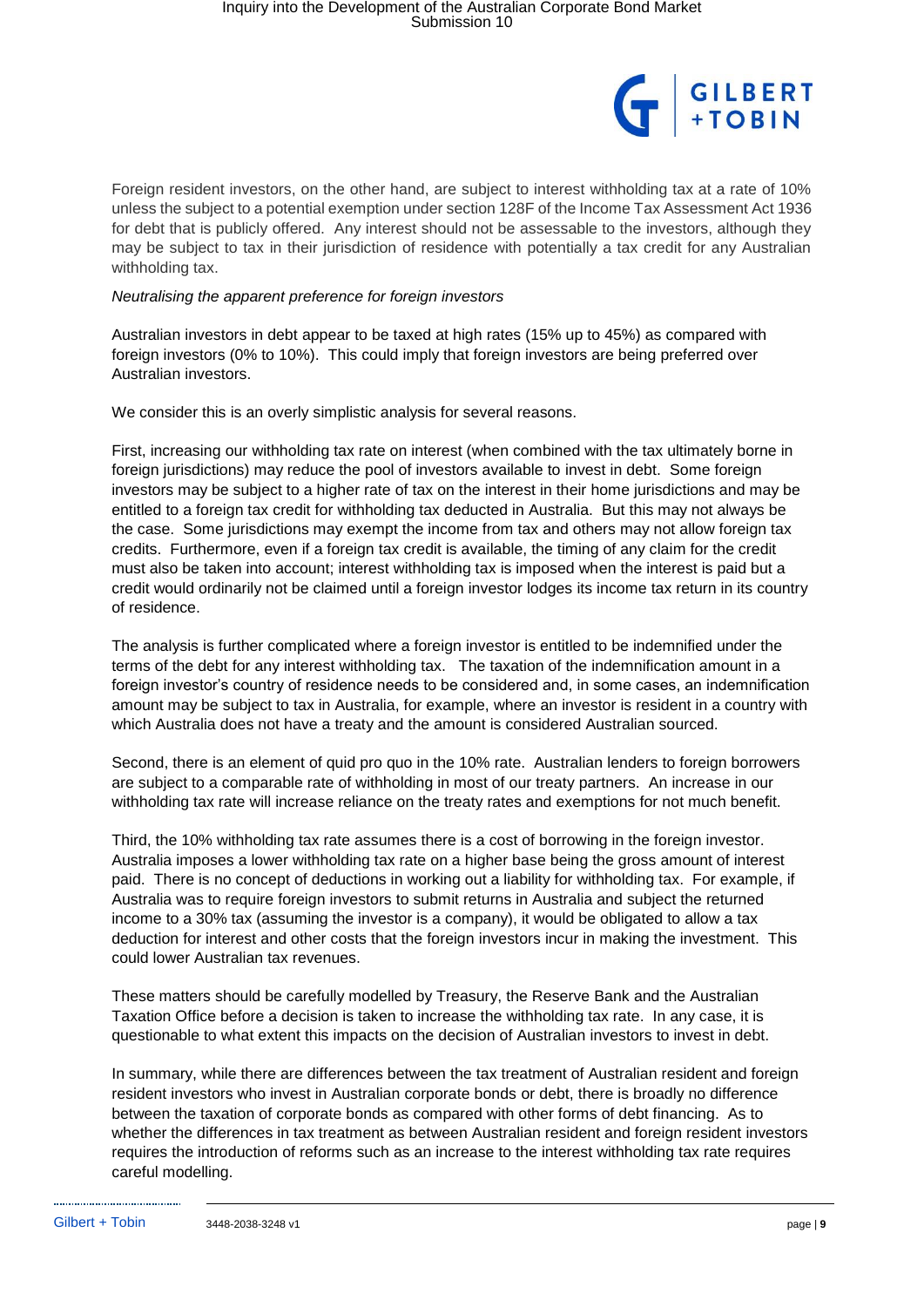

## **5.3 Debt (including corporate bonds) and equity**

The differences between the tax treatment of debt and equity are more pronounced.

### (a) **Issuers**

The obvious difference for issuers is that returns on financing that is characterised as a debt interest for tax purposes may be deductible while returns on an equity interest are non-deductible but potentially frankable.

## (b) **Investors**

In the interim report issued by the Australian government in July 2014 from its Financial System Inquiry, it stated that "Australia has an established domestic bond market, although a range of regulatory and tax factors have limited its development"<sup>6</sup>. The report continues on to mention a bias for individuals and institutional investors (including superannuation funds) created by the dividend imputation system as potentially contributing to the lack of a deep domestic corporate bond market in Australia<sup>7</sup>.

We have outlined below the tax treatment of returns on equity in the form of dividends, franking credits attaching to dividends, and capital gains, and how that differs from the tax treatment of returns on debt.

## (c) **Dividends and franking credits**

When comparing the impact of the tax treatment of dividends (and franking credits) on the one hand and interest on the other, the tax treatment in the hands of the issuer and the resulting impact on the tax revenues should be borne in mind.

In the case of dividends and franking credits, certain types of investors such as Australian resident individuals and complying superannuation funds benefit the most from franking credits and, in some cases, may be entitled to a refund of credits. For example, the cash tax cost for an Australian resident individual on the top marginal tax rate of 45% is reduced to 15% (excluding the Medicare levy and other imposts), with those on marginal tax rates below 30% potentially entitled to a refund of excess franking credits. In the case of complying superannuation funds, they may also be entitled to a refund of franking credits. If they are in the accumulation phase, they will be subject to tax on franked dividends they receive at a rate of 15% but obtain a refundable tax offset for the corporate tax paid on the profits out of which the franked dividends were paid (either 27.5% or 30%).

The above should be contrasted with returns on debt which, as highlighted earlier, are essentially taxed at marginal tax rates. In the case of an Australian resident individual, this would be at rates of up to 45% (excluding Medicare Levy) while a complying superannuation fund in the accumulation phase would be subject to tax on those returns at a rate of 15%.

The materiality of any bias towards equity will differ for each investor. As highlighted above, complying superannuation funds may have a tax preference to invest in Australian equities due to the refundability of franking credits, but may also be seeking higher returns (with commensurate risk), to support the growth of its funds during the accumulation/growth phase to cater for the eventual pension phase when more conservative assets (including debt) are invested in. This is in addition to

<sup>-</sup><sup>6</sup> Australian Government, 'Financial System Inquiry - Interim Report', July 2014, p. xxi  $<sup>7</sup>$  Ibid, p. 59</sup>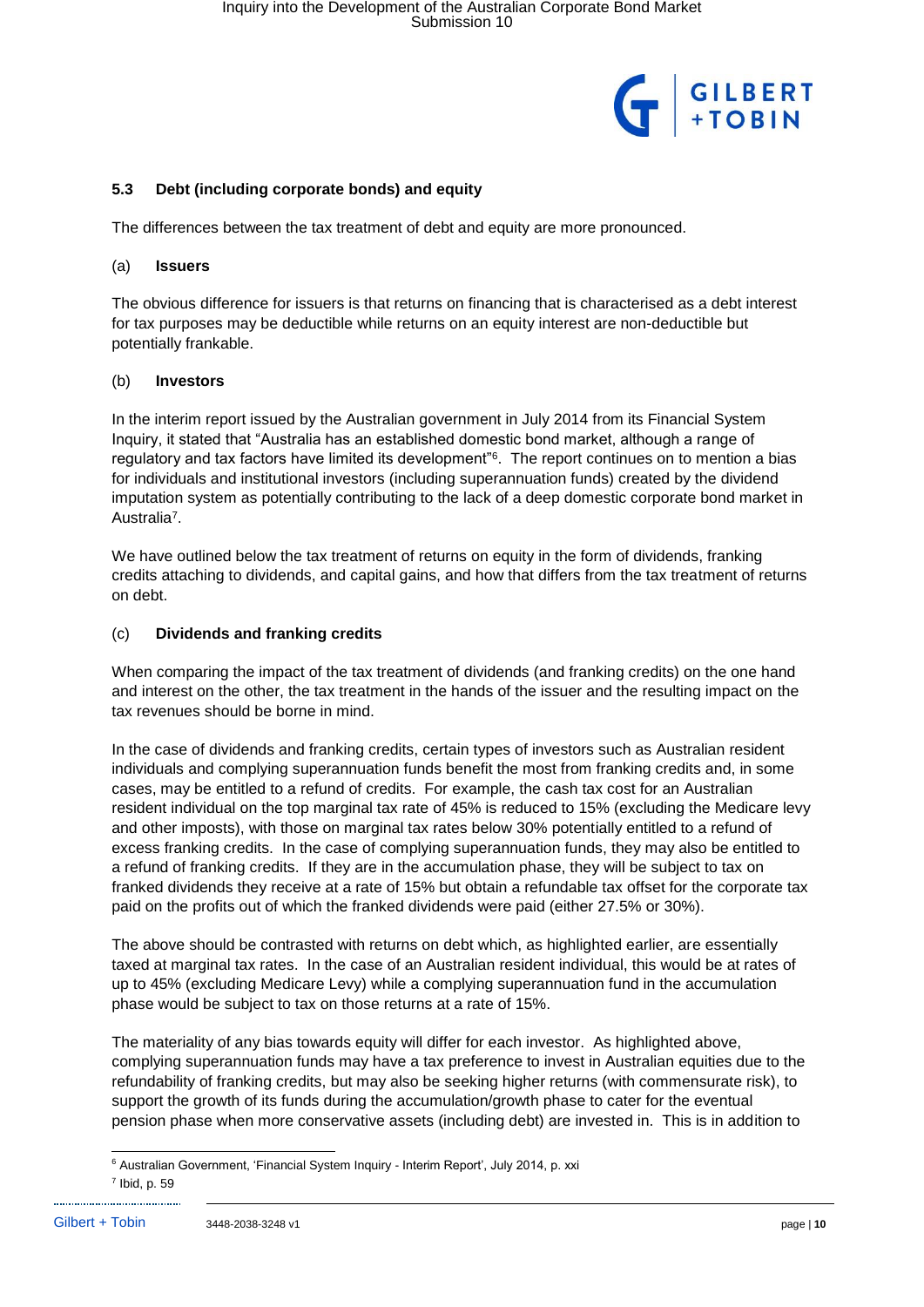

the discount that may be available to reduce gains made on the disposal of those shares. Furthermore, complying superannuation funds often benefit from off-market share buy backs where any discount applied in working out the buy-back price is offset by the ability to treat part of the buyback price as a franked dividend.

However, we note that superannuation statistics released by the Australian Prudential Regulation Authority for the March 2020 quarter suggest no particular preference of superannuation funds (with more than 4 members) between Australian equity likely to produce franking credits and fixed income investments that are not (noting also the significant investments in other classes that do not produce franking credits)<sup>8</sup>:





The commentary accompanying the statistics states 24.1% of investments were in international listed equities, 18.7% in Australian listed equities, 4.6% in unlisted equities, 21.1% in fixed income, and 13.6% in cash.

The estimated asset allocations for self-managed superannuation funds should also be considered. In the Australian Taxation Office's quarterly statistical report for the quarter ended September 2019, the asset allocation tables indicated that listed shares comprised 30.50% of investments by those funds. Cash and term deposits comprised 20.71% of the asset allocation while debt securities and loans comprised only 2.19% of the allocation.

However, it is important to note the difference in the tax treatment of equity and debt in the hands of the investors reflects the tax treatment in the hands of the issuers. Dividends are not deductible to the companies issuing equity – in fact, for the dividends to be franked, the company paying the dividends must have paid (or indirectly borne) Australian corporate tax. On the other hand, interest is generally deductible to companies that issue debt. The franking system recognises this difference and provides the offset to reflect the fact that the company has in fact paid tax on the profits ultimately distributed to the equity holders.

Having regard to the above, whilst it may be tempting to consider a more "neutral" taxation of returns from debt and equity, care must be taken to have regard to the overall impact on the Australian tax

<sup>-</sup><sup>8</sup> Australian Prudential Regulation Authority, Quarterly superannuation performance statistics highlights, March 2020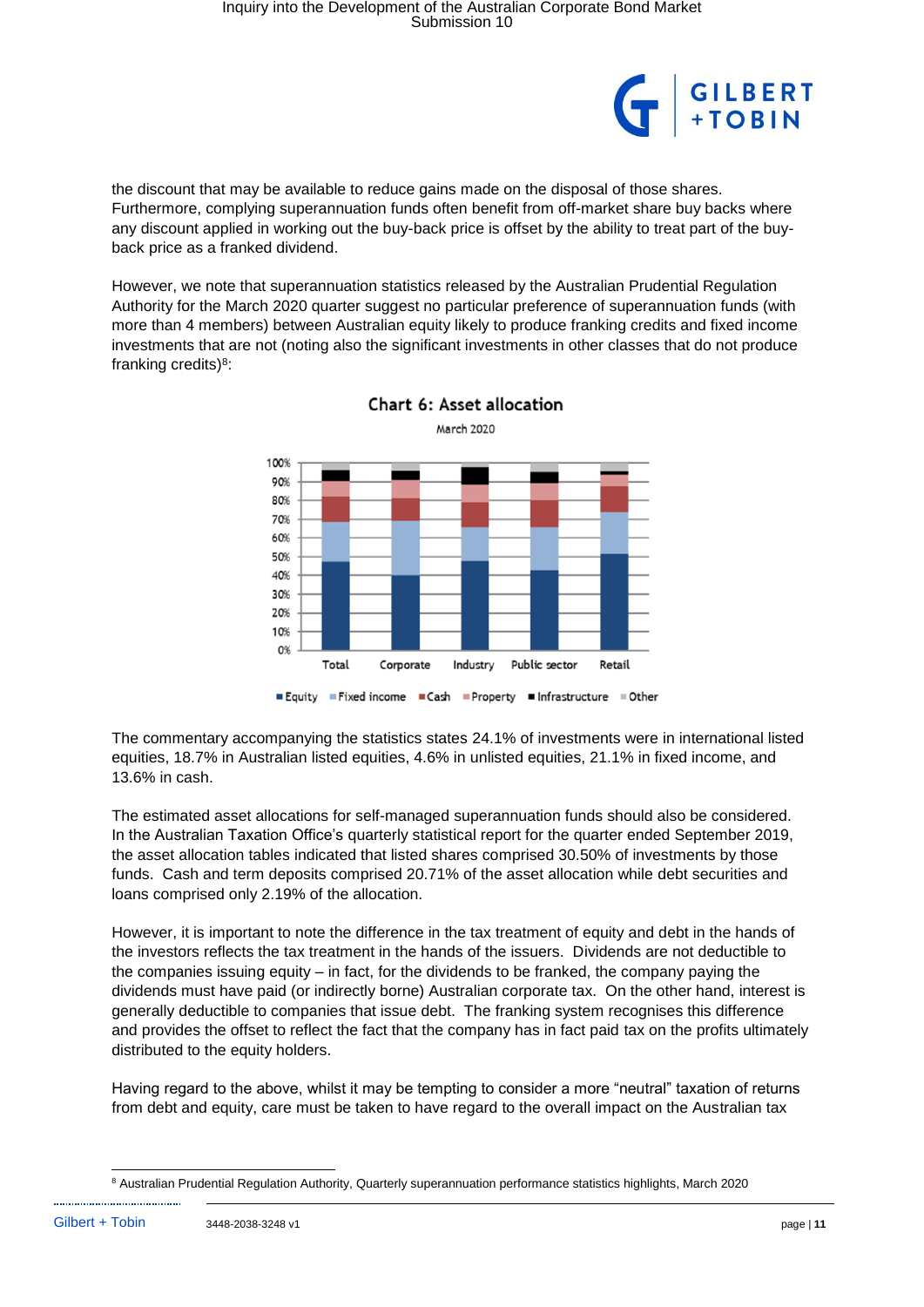

revenue of such a proposal, not to mention the policy underlying the different treatment of debt and equity returns.

## (d) **Capital gains**

In relation to capital gains on the disposal of equities, Australian resident investors (excluding companies) may also be entitled to a 50% capital gains tax (**CGT**) discount such that they are only subject to Australian tax on 50% of any capital gains. Complying superannuation funds may be entitled to a lesser CGT discount of 33⅓%.

The position is different for debt in that no CGT discount is available for gains may arise on the disposal or redemption of bonds.

Foreign residents should not be subject to tax on capital gains arising from the disposal of Australian equities provided their interest does not constitute 'taxable Australian property'. This would ordinarily require them to hold at least 10% of the shares in an Australian land-rich company.

The taxation of foreign residents on debt it more complicated. Generally, foreign residents are only assessable on Australian-sourced income. Source is not defined and depends on various factors identified by judicial authorities. Treaty relief may also be available depending on where an offshore investor is tax resident. However, in principle, it would be reasonable to expect foreign residents are not subject to tax on gains from the disposal of Australian-issued debt.

As to whether the differences in CGT treatment as between debt and equity materially impacts the depth of the Australian corporate bond market, we note that while interest rate movements and other factors can affect the price of bonds, the potential for capital gains or losses is generally lower with bonds as compared to equities. Accordingly, we query whether a decision to selectively extended the CGT discount to particular debt investments is the right strategy in light of the lower likelihood of gains on bonds and also taking into account the additional complexity that may be introduced into the tax system.

## **6 Seasoned bond framework**

## 6.1 **Background**

Wholesale debt securities (**OTC notes**) which have been trading in the wholesale market for at least a year can be acquired by retail investors.

However, access to these seasoned OTC notes is complicated by the fact they are generally lodged in Austraclear and held by investors via a custodian. Therefore, if a retail investor wishes to buy seasoned OTC notes, it must usually engage a custodian to hold the OTC notes on its behalf.

In contrast, retail investors can more easily acquire retail debt securities directly from the issuer through a public offer or on the ASX (through a broker).

## 6.2 **Linking the wholesale and retail corporate bond markets**

Consideration should be given to facilitating a link between the wholesale and retail markets to allow retail investors to trade seasoned OTC notes on the ASX, while institutional investors continue to trade the same OTC notes in the inter-dealer market. This process could allow any listed corporate that has issued corporate bonds through the wholesale market to also make these available to retail investors through the listed market once the wholesale notes have become seasoned. The corporate bonds could be subject to certain eligibility criteria, which may give retail investors access to less risky or complex products than are currently available to them through the ASX-listed market such as hybrids.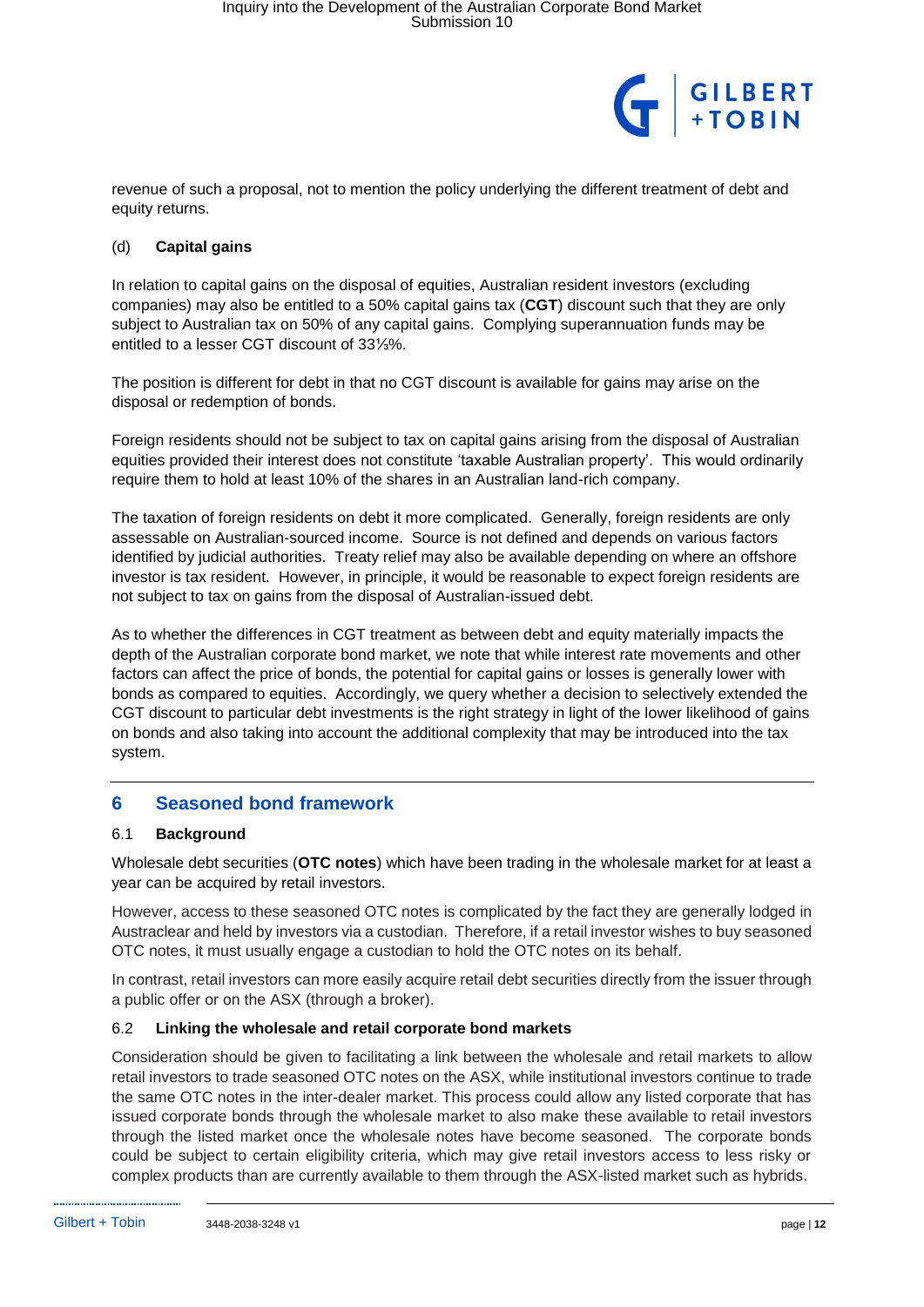

For example, if seasoned OTC notes could be listed after 12 months and bought and sold via CHESS as well as Austraclear, this would significantly reduce the complexity for retail investors investing in these types of debt securities. It will also deliver a familiar quoting system for retail investors while maintaining the preferred over-the-counter market for wholesale investors. The potential benefits of making these seasoned OTC notes more accessible to retail investors are:

- it increases the number of corporate bonds available to retail investors;
- it improves liquidity in the retail corporate bond market; and
- it improves transparency and price discovery for retail investors.

A similar framework has been introduced in Singapore. Under this framework, retail investors can purchase bonds (that were initially offered only to specified investors) through secondary trading on the SGX after the seasoning period (six months in this case). Issuers can also make subsequent offers of new bonds with principally the same terms as those that have undergone the seasoning period. An issuer wishing to issue bonds under this framework must meet three tests relating to its size, listing history and track record.

## 6.3 **CDIs**

Technology is already being utilised to provide retail investors with access to exposure to Australian Government bonds through the creation of Chess Depositary Interests (**CDIs**). CDIs provide holders with the right to a proportion of the coupons and capital appreciation or loss derived from the underlying bond. The process requires a market maker to hold the bonds through the wholesale market, and to subsequently create CDIs. Once CDIs are created the market maker provides continuous bid and offer prices for the instruments to ensure liquidity and provide price transparency equivalent to that available in the equity market.

As an alternative to allowing retail investors to buy and sell seasoned OTC notes directly on the ASX, we recommend the Government considers adapting the CDI technology so that it can also be used to provide retail investors with an indirect interest in seasoned OTC notes.

## **7 Tracing notice reforms**

Bond issuers must typically obtain the trustee's consent to any potential amendments or waivers to their bond terms if they wish to restructure these prior to their maturity. Understandably, trustees often decline to exercise their discretion to grant such consents and/or waivers without bondholder directions to do so.

The formal process for obtaining consents or directions from holders of retail corporate bonds is generally cumbersome and inflexible. The requisite majority for circulating resolutions (i.e. written resolutions) usually requires the issuer to obtain the consent of more bondholders than if a meeting was called. This results in issuers more often than not calling a physical meeting of bondholders with a minimum 21-day notice period, making it difficult for action to be taken swiftly in a restructuring situation or otherwise.

For most waivers or amendments to be approved, the meeting will need to be quorate, and the requisite majority of bondholders (often over 50% for ordinary resolutions and up to 75%, or sometimes higher, for special resolutions) will be required to vote in favour of the relevant resolution. This is usually a challenging process as bondholders are frequently passive investors who are indifferent to the concerns of issuers.

To compound matters, the bonds in question are often held through custodians. This means that the issuer does not know who the bondholders are and cannot be sure that they even receive the